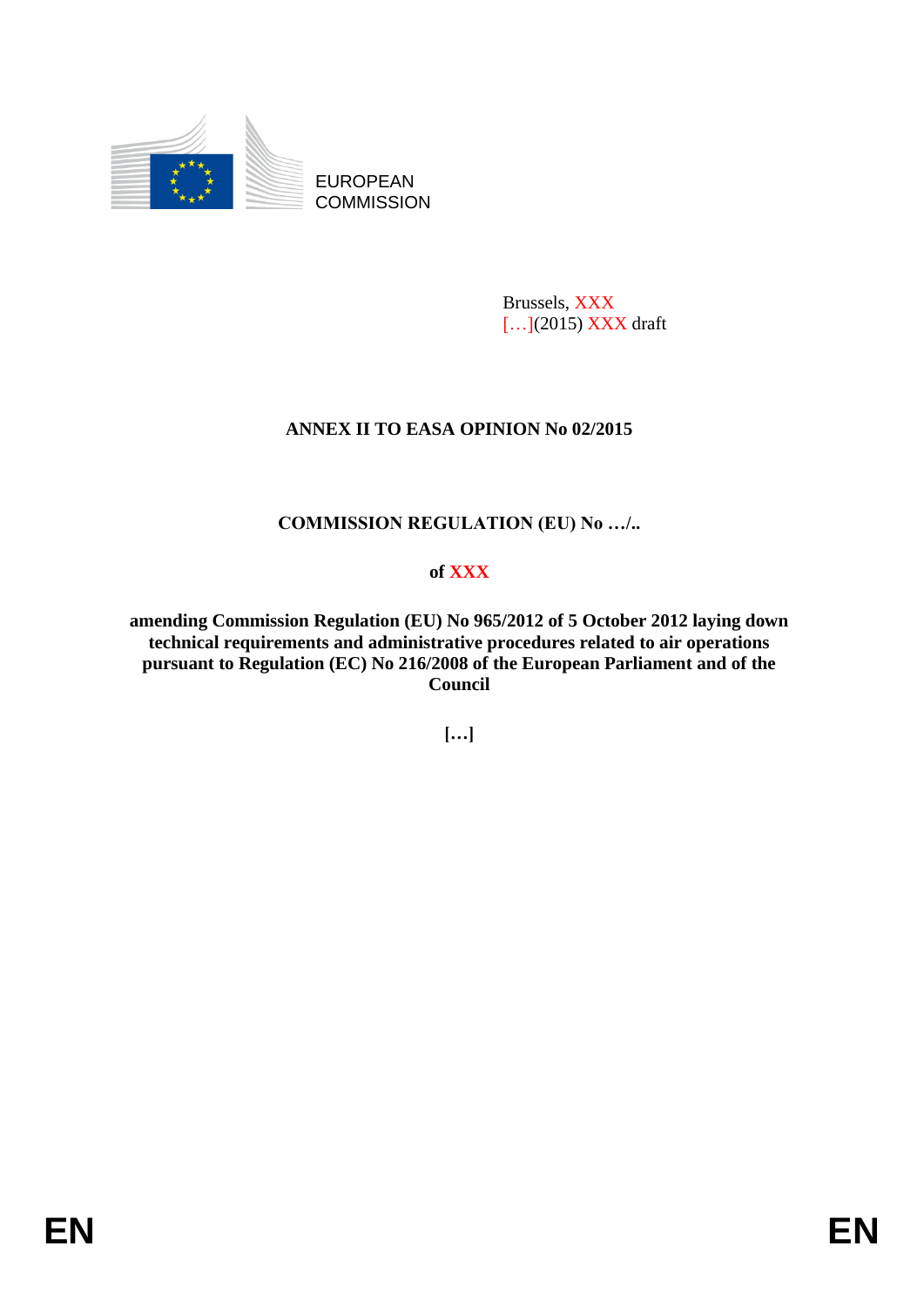#### **COMMISSION REGULATION (EU) No …/..**

#### **of XXX**

#### **amending Commission Regulation (EU) No 965/2012 of 5 October 2012 laying down technical requirements and administrative procedures related to air operations pursuant to Regulation (EC) No 216/2008 of the European Parliament and of the Council**

## **[…]**

#### THE EUROPEAN COMMISSION,

Having regard to the Treaty on the Functioning of the European Union,

Having regard to Regulation (EC) No  $216/2008<sup>1</sup>$  of the European Parliament and of the Council of 20 February 2008 on common rules in the field of civil aviation and establishing a European Aviation Safety Agency, and repealing Council Directive 91/670/EEC, Regulation (EC) No 1592/2002 and Directive 2004/36/EC, and in particular Articles 8(5) and 10(5) thereof,

Whereas:

- (1) In accordance with Regulation (EC) No 216/2008, the Commission should adopt the necessary implementing rules for establishing the conditions for the safe operation of aircraft.
- (2) In order to ensure a high level of civil aviation safety in the European Union, implementing measures should reflect the state of the art, including best practices and scientific and technical progress, in the field of civil aviation
- (3) With the proposal on common rules for the certification and oversight of Data services (DAT) providers, it would be ensured that the provider of navigation data for use on aircraft systems processes the data in an appropriate manner to meet the airspace endusers' requirements for its intended use which is the enabler for safe Performance-Based Navigation (PBN) operations.
- (4) To avoid duplication of oversight of these DAT providers by the competent authority and by the operators contracting their services, this Regulation proposes the amendment of Regulation (EU) No 965/2012 as regards the management of aeronautical databases with the aim of encouraging synergies of these rules with the rules of other aviation domains and towards a 'total system approach'.
- (5) The measures provided for in this Regulation are based on the Opinion issued by the Agency in accordance with Articles 17(2)(b) and 19(1) of Regulation (EC) No 216/2008.
- (6) The measures provided for in this Regulation are in accordance with the opinion of the Committee established by Article 65 of Regulation (EC) No 216/2008,

<u>.</u>

OJ L 79, 19.3.2008, p. 1.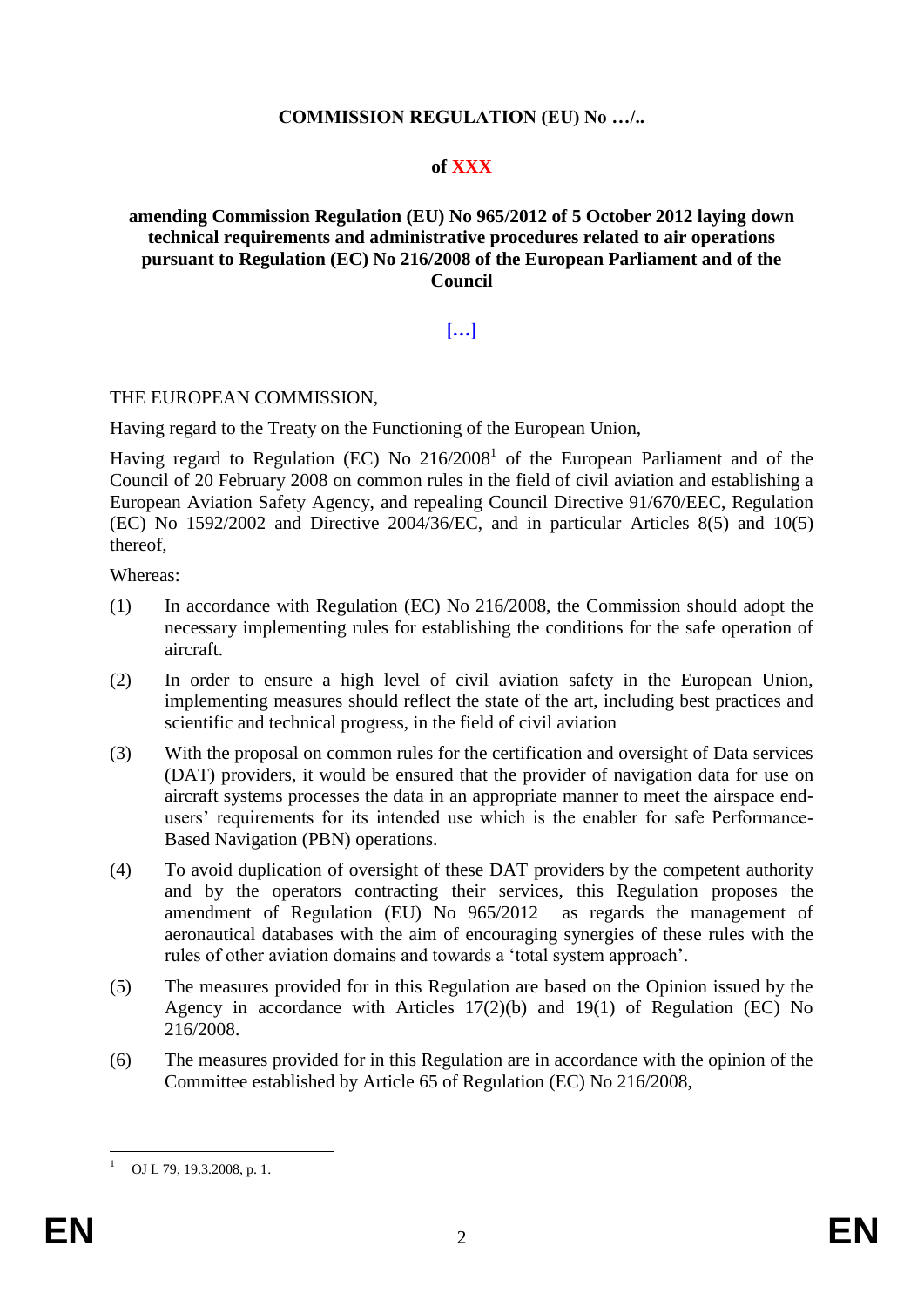### HAS ADOPTED THIS REGULATION:

#### *Article 1*

## Annex IV (Part-CAT) is amended as follows:

1. CAT.IDE.A.355 is replaced as follows:

## **'CAT.IDE.A.355 Management of aeronautical databases**

(a) Aeronautical databases used on certified aircraft system applications shall meet data quality requirements that are adequate for the intended use of the data..

(b) The operator shall ensure the timely distribution and insertion of current and unaltered aeronautical databases to all aircraft that require them.

(c) Notwithstanding any other occurrence reporting requirements as defined in Regulation (EU) No 376/2014, the operator shall report to the database provider instances of erroneous, inconsistent or missing data that might be reasonably expected to constitute a hazard to flight.

In such cases, the operator shall inform flight crew and other personnel concerned, and shall ensure that the affected data is not used.'

2. CAT.IDE.H.355 is added as follows:

#### **'CAT.IDE.H.355 Management of aeronautical databases**

(a) Aeronautical databases used on certified aircraft system applications shall meet data quality requirements that are adequate for the intended use of the data.

(b) The operator shall ensure the timely distribution and insertion of current and unaltered aeronautical databases to all aircraft that require them.

(c) Notwithstanding any other occurrence reporting requirements as defined in Regulation (EU) No 376/2014, the operator shall report to the database provider instances of erroneous, inconsistent or missing data that might be reasonably expected to constitute a hazard to flight.

In such cases, the operator shall inform flight crew and other personnel concerned, and shall ensure that the affected data is not used.' […]

#### *Article 2*

Annex VI (Part-NCC) is amended as follows:

1. NCC.IDE.A.260 is replaced as follows:

# **'NCC.IDE.A.260 Management of aeronautical databases**

(a) Aeronautical databases used on certified aircraft system applications shall meet data quality requirements that are adequate for the intended use of the data.

(b) The operator shall ensure the timely distribution and insertion of current and unaltered aeronautical databases to all aircraft that require them.

(c) Notwithstanding any other occurrence reporting requirements as defined in Regulation (EU) No 376/2014, the operator shall report to the database provider instances of erroneous, inconsistent or missing data that might be reasonably expected to constitute a hazard to flight.

In such cases, the operator shall inform flight crew and other personnel concerned, and shall ensure that the affected data is not used.'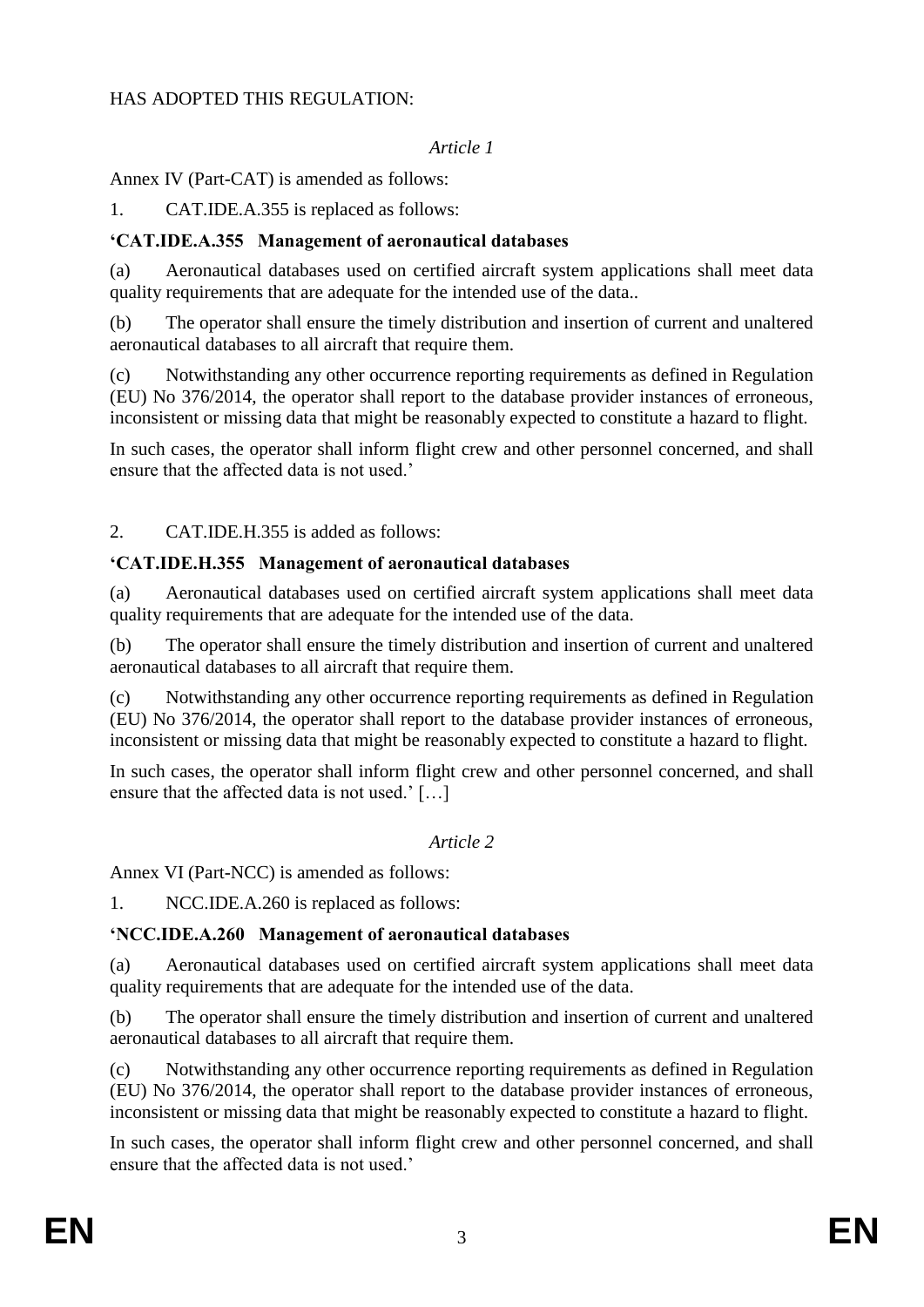2. NCC.IDE.H.260 is added as follows:

## **'NCC.IDE.H.260 Management of aeronautical databases**

(a) Aeronautical databases used on certified aircraft system applications shall meet data quality requirements that are adequate for the intended use of the data.

(b) The operator shall ensure the timely distribution and insertion of current and unaltered aeronautical databases to all aircraft that require them.

(c) Notwithstanding any other occurrence reporting requirements as defined in Regulation (EU) No 376/2014, the operator shall report to the database provider instances of erroneous, inconsistent or missing data that might be reasonably expected to constitute a hazard to flight.

In such cases, the operator shall inform flight crew and other personnel concerned, and shall ensure that the affected data is not used.'

## *Article 3*

In Annex VII (Part-NCO), NCO.IDE.A.205 and NCO.IDE.H.205 are added as follows:

#### **'NCO.IDE.A.205 Management of aeronautical databases**

(a) Aeronautical databases used on certified aircraft system applications shall meet data quality requirements that are adequate for the intended use of the data.

(b) The pilot-in-command shall ensure the timely distribution and insertion of current and unaltered aeronautical databases to the aircraft that require them.

(c) Notwithstanding any other occurrence reporting requirements as defined in Regulation (EU) No 376/2014, the pilot-in-command shall report to the database provider instances of erroneous, inconsistent or missing data that might be reasonably expected to constitute a hazard to flight.

In such cases, the pilot-in-command shall not use the affected data.'

and

# **'NCO.IDE.H.205 Management of aeronautical databases**

(a) Aeronautical databases used on certified aircraft system applications shall meet data quality requirements that are adequate for the intended use of the data.

(b) The pilot-in-command shall ensure the timely distribution and insertion of current and unaltered aeronautical databases to the aircraft that require them.

(c) Notwithstanding any other occurrence reporting requirements as defined in Regulation (EU) No 376/2014, the pilot-in-command shall report to the database provider instances of erroneous, inconsistent or missing data that might be reasonably expected to constitute a hazard to flight.

In such cases, the pilot-in-command shall not use the affected data.

*Article 4*

In Annex VIII (Part-NCO), SPO.IDE.A.230 and SPO.IDE.H.230 are added as follows:

**'SPO.IDE.A.230 Management of aeronautical databases**